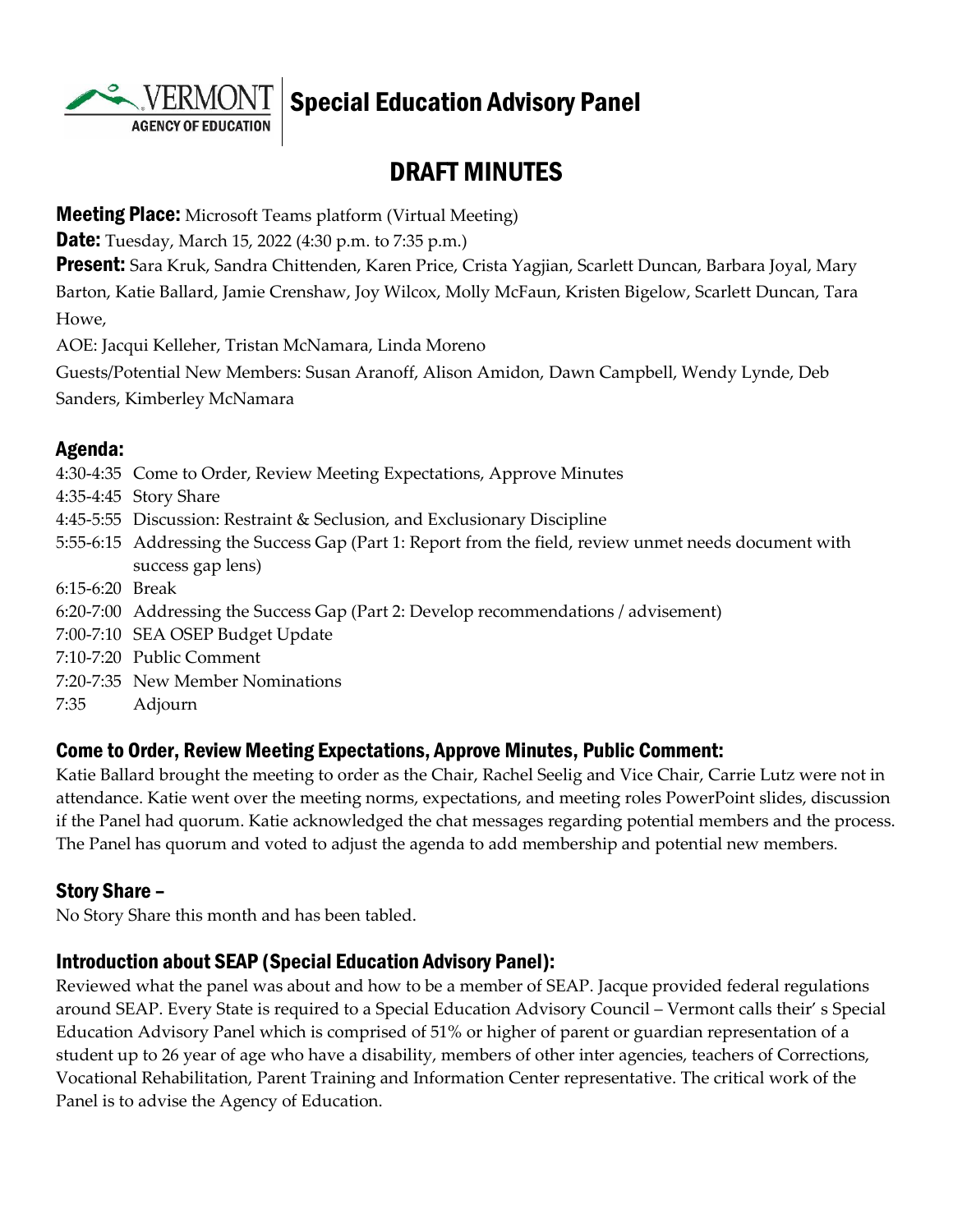#### New Member Nomination:

The Panel lists out the process of nomination to appointment for membership to the Panel. Alison introduced herself to the Panel. She works at the Community School House in Brattleboro and has worked there 17 years. The Panel members motion 10/0 was made to have Alison Amidon a member of the Panel as a representative from an Independent School and to move her application forward to Secretary French to Governor for appointment.

Karen Price asked what professional roles remain open for the Panel. Katie announced a transition as Panel members/positions are ending their role with the Panel and are working on that. Present positions/representatives needed are: 1 representative teaches Higher Education or Continuing Education, 2 Teachers (teaching in classroom is desired), 2 Special Education Directors, (especially with the focus of identifying 2 folks to help with the McKinney Vento focused), 2 professionals' financing / provision of related services, 2 individuals with living with a disability. A vote for a potential professional for Corrections and the Independent School representative. A document will be shared soon with the Panel that highlights what positions need to be filled.

#### Discussion: Restraint & Seclusion, and Exclusionary Discipline:

The Panel would like to the Agency to address the following "Think Tank" questions:

- 1. Why is there disproportionate restraints/seclusion or other exclusionary discipline for students with disabilities?
- 2. How can the AOE Monitoring and General Supervision responsibilities be used in addressing concerns over how and when for restraint and seclusion and exclusionary discipline are applied?

Backstory- In November the Panel reviewed the Rule 4500 data and made a very throughfall set of recommendations for the AOE to consider which are under review by those that are involved in Rule 4500. This is not a Special Education Law but for all students.

Panel members gave their perspective and experiences with their children with disabilities being held at a higher standard.

Jacque and Tristan McNamara provided how data is collected around restraint and seclusion within the state

- Discussion around concerns around monitoring and schools not reporting
- Discussion occurred around what opportunities the state provides to train educational staff around de-escalating techniques

#### Addressing the Success Gap (Part 1: Report from the field, review unmet needs document with success gap lens):

Postponed discussion until April SEAP meeting. Discussed the Unmet Needs document that was worked on last year.

#### Break

Break occurred from 5:47 to 5:52.